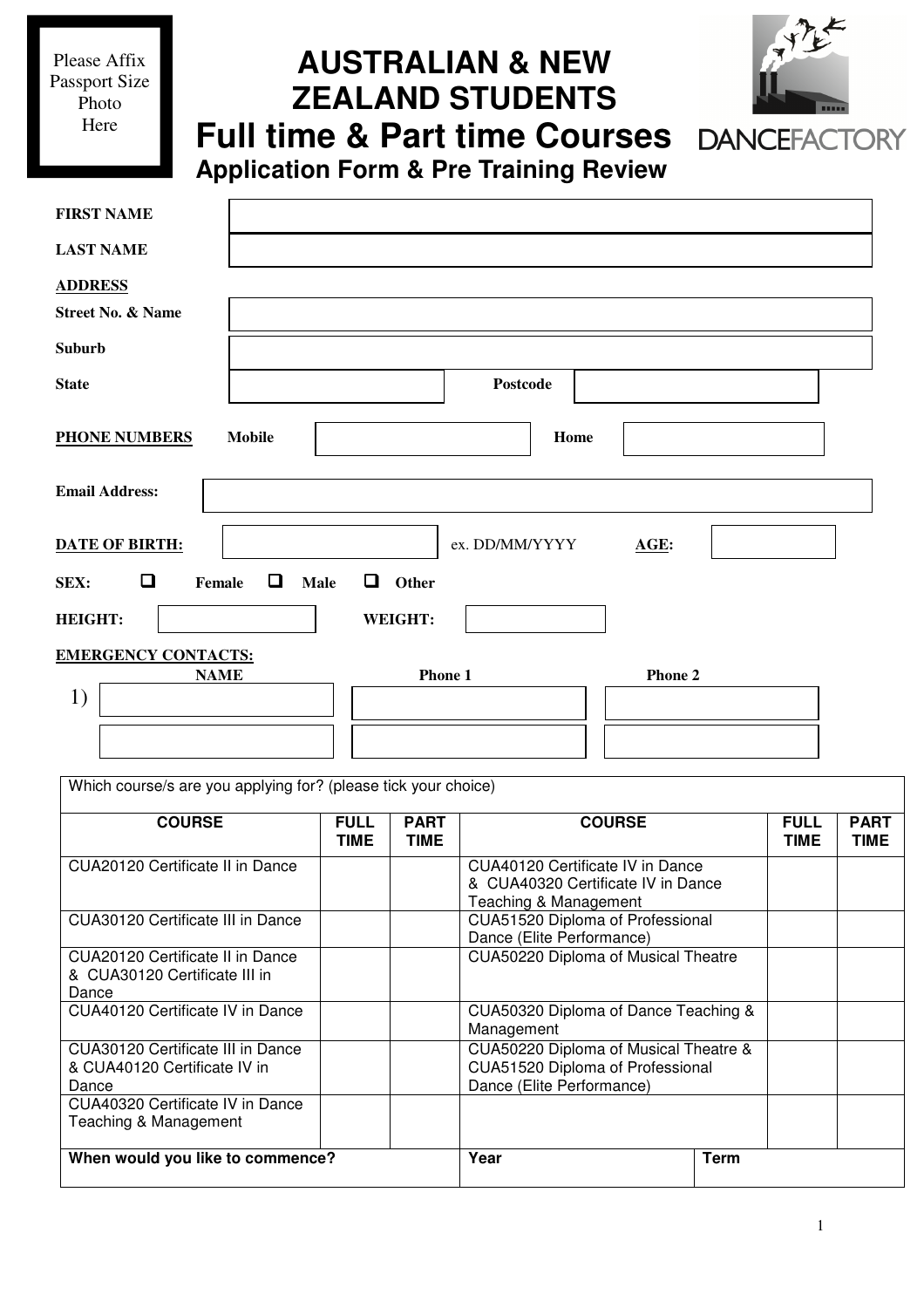| <b>Style of dance</b>                                                                                                                                                                                           | Years of<br><b>Training</b>            | <b>Hours per</b><br>week      | School's name                                                                                                     | <b>Teachers</b> |
|-----------------------------------------------------------------------------------------------------------------------------------------------------------------------------------------------------------------|----------------------------------------|-------------------------------|-------------------------------------------------------------------------------------------------------------------|-----------------|
| <b>JAZZ</b>                                                                                                                                                                                                     |                                        |                               |                                                                                                                   |                 |
| Age started                                                                                                                                                                                                     |                                        |                               |                                                                                                                   |                 |
|                                                                                                                                                                                                                 |                                        |                               |                                                                                                                   |                 |
| <b>BALLET</b>                                                                                                                                                                                                   |                                        |                               |                                                                                                                   |                 |
| Age started                                                                                                                                                                                                     |                                        |                               |                                                                                                                   |                 |
| <b>HIP HOP</b>                                                                                                                                                                                                  |                                        |                               |                                                                                                                   |                 |
| Age started                                                                                                                                                                                                     |                                        |                               |                                                                                                                   |                 |
|                                                                                                                                                                                                                 |                                        |                               |                                                                                                                   |                 |
| <b>TAP</b>                                                                                                                                                                                                      |                                        |                               |                                                                                                                   |                 |
| Age started                                                                                                                                                                                                     |                                        |                               |                                                                                                                   |                 |
|                                                                                                                                                                                                                 |                                        |                               |                                                                                                                   |                 |
| <b>SINGING</b>                                                                                                                                                                                                  |                                        |                               |                                                                                                                   |                 |
| Age started                                                                                                                                                                                                     |                                        |                               |                                                                                                                   |                 |
|                                                                                                                                                                                                                 |                                        |                               |                                                                                                                   |                 |
| <b>DRAMA</b>                                                                                                                                                                                                    |                                        |                               |                                                                                                                   |                 |
| Age started                                                                                                                                                                                                     |                                        |                               |                                                                                                                   |                 |
| <b>CONTEMPORARY</b>                                                                                                                                                                                             |                                        |                               |                                                                                                                   |                 |
| Age started                                                                                                                                                                                                     |                                        |                               |                                                                                                                   |                 |
|                                                                                                                                                                                                                 |                                        |                               |                                                                                                                   |                 |
| <b>OTHER</b>                                                                                                                                                                                                    |                                        |                               |                                                                                                                   |                 |
| Age started                                                                                                                                                                                                     |                                        |                               |                                                                                                                   |                 |
| How did you hear about Dance Factory? (please specify)                                                                                                                                                          |                                        |                               |                                                                                                                   |                 |
| <b>LANGUAGE &amp; CULTURAL DIVERSITY</b><br>In which country were you born? (Please tick) Q AUSTRALIA<br>If other, please specify:                                                                              |                                        |                               | <b>OTHER</b><br>$\Box$                                                                                            |                 |
| Town/City of Birth:                                                                                                                                                                                             |                                        |                               |                                                                                                                   |                 |
|                                                                                                                                                                                                                 |                                        |                               |                                                                                                                   |                 |
| Are you of Aboriginal or Torres Strait Islander origin? (Please tick)<br>$\blacksquare$ NO<br>(For persons of both Aboriginal & Torres Strait Island tick both)<br><b>DISABILITY</b><br>(please tick)<br>$\Box$ | <b>D</b> YES, ABORIGINAL<br><b>YES</b> | $\Box$<br><b>NO</b><br>$\Box$ | YES, TORRES STRAIT ISLANDER<br>Do you consider yourself to have a disability, impairment or long- term condition? |                 |
|                                                                                                                                                                                                                 |                                        |                               |                                                                                                                   |                 |
| If yes, please tick the areas of disability, impairment or long-term condition:                                                                                                                                 |                                        |                               |                                                                                                                   |                 |
| (you may indicate more than one area)<br>Hearing<br>$\Box$                                                                                                                                                      | Learning                               | □                             | <b>Medical Condition</b>                                                                                          | □               |
| Physical<br>$\Box$                                                                                                                                                                                              | <b>Mental Illness</b>                  | $\Box$                        | <b>Acquired Brain Impairment</b>                                                                                  | $\Box$          |
| Intellectual<br>□                                                                                                                                                                                               | Vision                                 | □                             |                                                                                                                   |                 |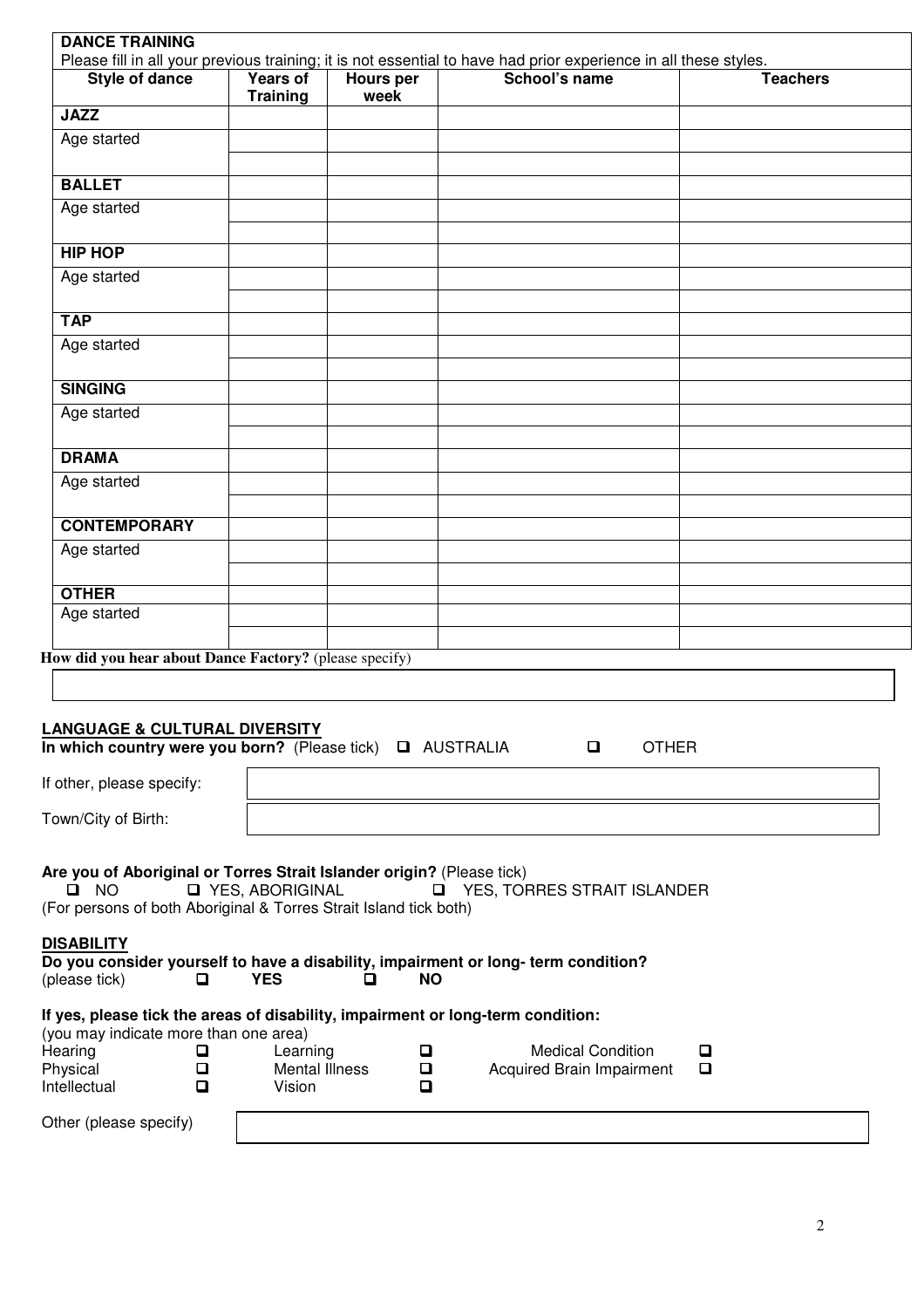# **Do you foresee any difficulty in undertaking the tasks associated with your course? □ YES □ NO**

If yes, please state those difficulties.

| <b>SCHOOLING</b>                                                                                                                                                                                                             |                                      |                                   | What is your highest COMPLETED school level? (Please tick) Do not include the year in which you are                                                                                           |                       |                            |
|------------------------------------------------------------------------------------------------------------------------------------------------------------------------------------------------------------------------------|--------------------------------------|-----------------------------------|-----------------------------------------------------------------------------------------------------------------------------------------------------------------------------------------------|-----------------------|----------------------------|
| currently enrolled.                                                                                                                                                                                                          |                                      |                                   |                                                                                                                                                                                               |                       |                            |
| Year 12 $\Box$                                                                                                                                                                                                               | Year 9 (or equivalent)               | $\Box$                            |                                                                                                                                                                                               |                       |                            |
| Year 11 $\Box$<br>Year 10 $\Box$                                                                                                                                                                                             | Year 8 (or lower)                    | □<br>Never attended school $\Box$ |                                                                                                                                                                                               |                       |                            |
| In which year did you complete that school level?                                                                                                                                                                            |                                      |                                   |                                                                                                                                                                                               |                       |                            |
| Name and Address of last school attended:                                                                                                                                                                                    |                                      |                                   |                                                                                                                                                                                               |                       |                            |
|                                                                                                                                                                                                                              |                                      |                                   |                                                                                                                                                                                               |                       |                            |
| Was this completed in Victoria? (Please tick)                                                                                                                                                                                |                                      |                                   | OYES ONO                                                                                                                                                                                      |                       |                            |
| If no please specify which state or country                                                                                                                                                                                  |                                      |                                   |                                                                                                                                                                                               |                       |                            |
|                                                                                                                                                                                                                              |                                      |                                   |                                                                                                                                                                                               |                       |                            |
| Are you still attending secondary school? (Please tick)                                                                                                                                                                      |                                      |                                   | <b>OYES</b><br><b>OND</b>                                                                                                                                                                     |                       |                            |
| PREVIOUS QUALIFICATION ACHIEVED<br>Have you SUCCESSFULLY completed any of the following qualifications?<br>(Please tick one) □YES                                                                                            | OND                                  |                                   | Do not include any qualifications completed as part of VCE years 11 and 12 or qualifications not yet completed.                                                                               |                       |                            |
| If yes, please tick ANY applicable option. If no, please continue to next question<br>Certificate I<br>Certificate III (or Trade Certificate)<br>Advanced Diploma or Associate Degree Q<br>Certificates other than the above | O<br>O<br>□                          | Certificate II                    | Certificate IV (or advanced Certificate/Technician)<br>Bachelor Degree or Higher Degree                                                                                                       |                       | $\Box$<br>$\Box$<br>О      |
| Name and Address of last educational institution attended                                                                                                                                                                    |                                      |                                   |                                                                                                                                                                                               |                       |                            |
|                                                                                                                                                                                                                              |                                      |                                   |                                                                                                                                                                                               |                       |                            |
| to the above                                                                                                                                                                                                                 |                                      |                                   | *Please provide copies of statements of attainment; statements of completion or certificates/diplomas pertaining                                                                              |                       |                            |
| <b>EMPLOYMENT</b><br>(Tick ONE option only)<br>Full-time employee<br>Self-employed (not employing others)<br>Employed (unpaid worker in a family business)<br>Unemployed (seeking part-time work)                            |                                      | O<br>О<br>$\Box$<br>$\Box$        | Of the following categories, which best describes your current employment status?<br>Part-time employee<br>Employer<br>Unemployed (seeking full-time work)<br>Not employed (not seeking work) |                       | o<br>O<br>$\Box$<br>$\Box$ |
| <b>STUDY REASON</b><br>tick)<br>To get a job                                                                                                                                                                                 | $\Box$                               | It was required of my job         | Of the following categories, which best describes your main reason for undertaking this course? (Please                                                                                       | $\Box$                |                            |
| To develop my existing business<br>To start my own business<br>To try for a different career<br>To get a better job or promotion                                                                                             | $\Box$<br>$\Box$<br>$\Box$<br>$\Box$ |                                   | I want extra skills for my job<br>To get into another course of study<br>For personal interest or self-development                                                                            | $\Box$<br>$\Box$<br>□ |                            |
| Other reasons                                                                                                                                                                                                                | (Please state)<br>$\Box$             |                                   |                                                                                                                                                                                               |                       |                            |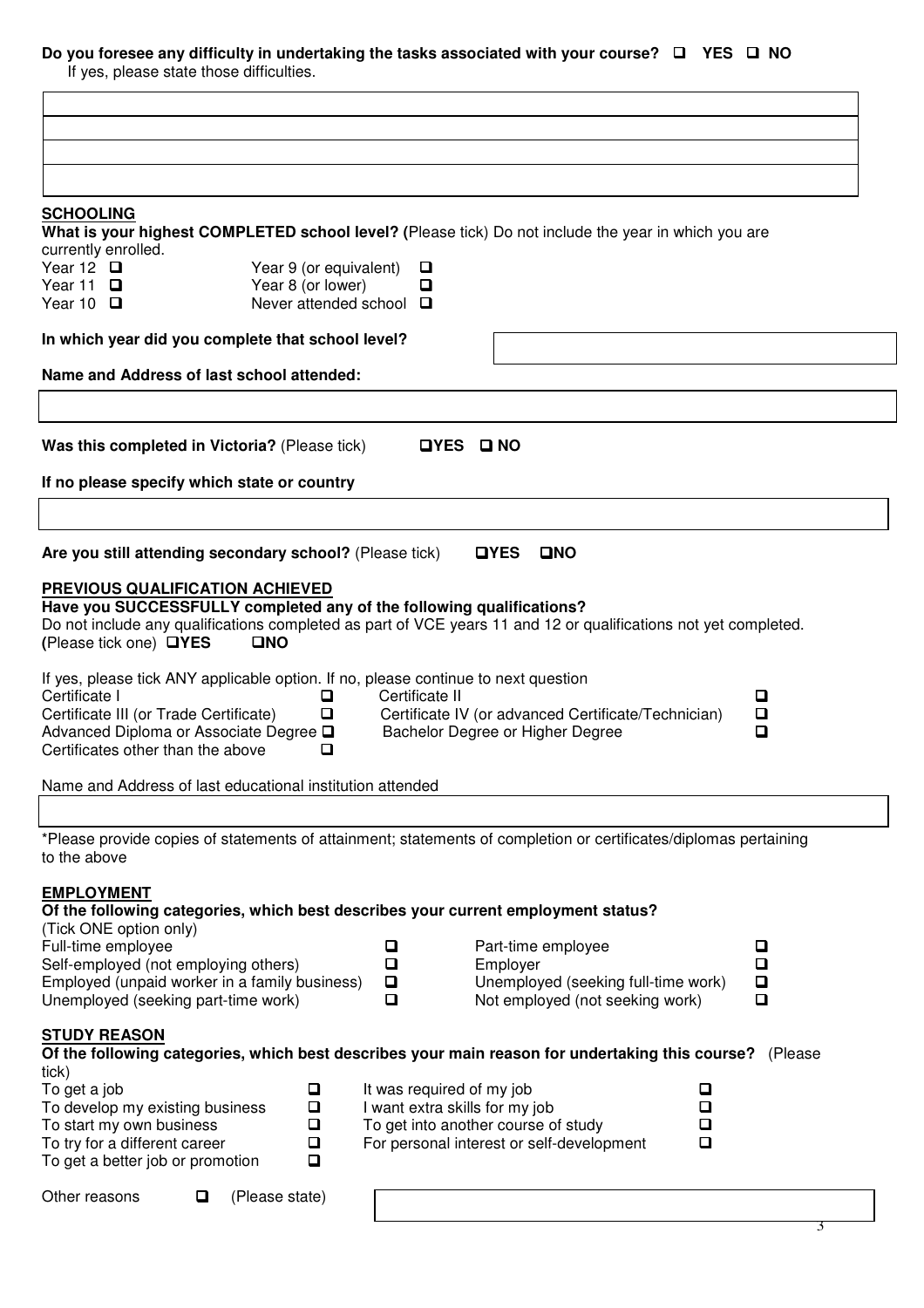### **As part of your pre-training review process, you are required to complete the following language, literacy and numeracy (LLN) exercises.**

| <b>Aims</b>                                                                             |                 |                   |  |  |  |  |  |
|-----------------------------------------------------------------------------------------|-----------------|-------------------|--|--|--|--|--|
| What do you hope to achieve by doing this course?                                       |                 |                   |  |  |  |  |  |
|                                                                                         |                 |                   |  |  |  |  |  |
|                                                                                         |                 |                   |  |  |  |  |  |
|                                                                                         |                 |                   |  |  |  |  |  |
| How well do you speak English? (Please tick) Q Very Well<br>$\Box$ Well                 | $\Box$ Not Well | $\Box$ Not at All |  |  |  |  |  |
| Do you speak a language other than English at home? (Please tick) □ Yes<br>$\square$ No |                 |                   |  |  |  |  |  |
| If yes, please specify                                                                  |                 |                   |  |  |  |  |  |

#### **Exercise 1**

Simone's study aspirations are outlined below. You are required to read the following and answer the questions.

Simone is 20 years old, she has been dancing since she was 3 and wants to pursue a career in musical theatre. She is outgoing, friendly and loves to paint and play piano in her spare time. Simone is looking to develop the appropriate training in musical theatre to increase her skills so she enrols in a 1 year full time musical theatre course to gain a qualification.

#### QUESTIONS:

| 1. How old was Simone when she started dancing?                         |
|-------------------------------------------------------------------------|
| 2. How old is Simone now?                                               |
| 3. What does Simone like to do in her spare time?                       |
| 4. What is the duration of the full time course Simone wants to attend? |

#### **Exercise 2**

You were taught 4 x 8 counts of choreography, now the teacher removes 1 x 8 counts of choreography, how many counts in total will you now need to dance? **ANSWER:**

#### **Exercise 3**

You are required to purchase 3 tickets for your end of term performance; each ticket costs \$40, tick how much you need to pay in total for your 3 tickets

 **\$100\$120\$180**

| $\Box$ I have completed this form myself |  |  |  |  |  |  |
|------------------------------------------|--|--|--|--|--|--|
| <b>NAME</b>                              |  |  |  |  |  |  |
| <b>SIGNATURE</b>                         |  |  |  |  |  |  |
| <b>DATE</b>                              |  |  |  |  |  |  |

# **APPLICATION FEE**

**Application fee of \$50 can be paid by:** cash, cheque, EFTPOS or credit or Direct Debit to Dance Factory's account: BSB: 063 166 Acc No: 10024887 **PLEASE NOTE** Fees are non-refundable.

If you would prefer us to debit your credit card, please provide details below.

| Type of card  | Card number |                      |      | Exp Date         |  |
|---------------|-------------|----------------------|------|------------------|--|
| Name on card: |             |                      |      |                  |  |
| Signature:    |             | Amount to be debited | \$50 | Verification No: |  |